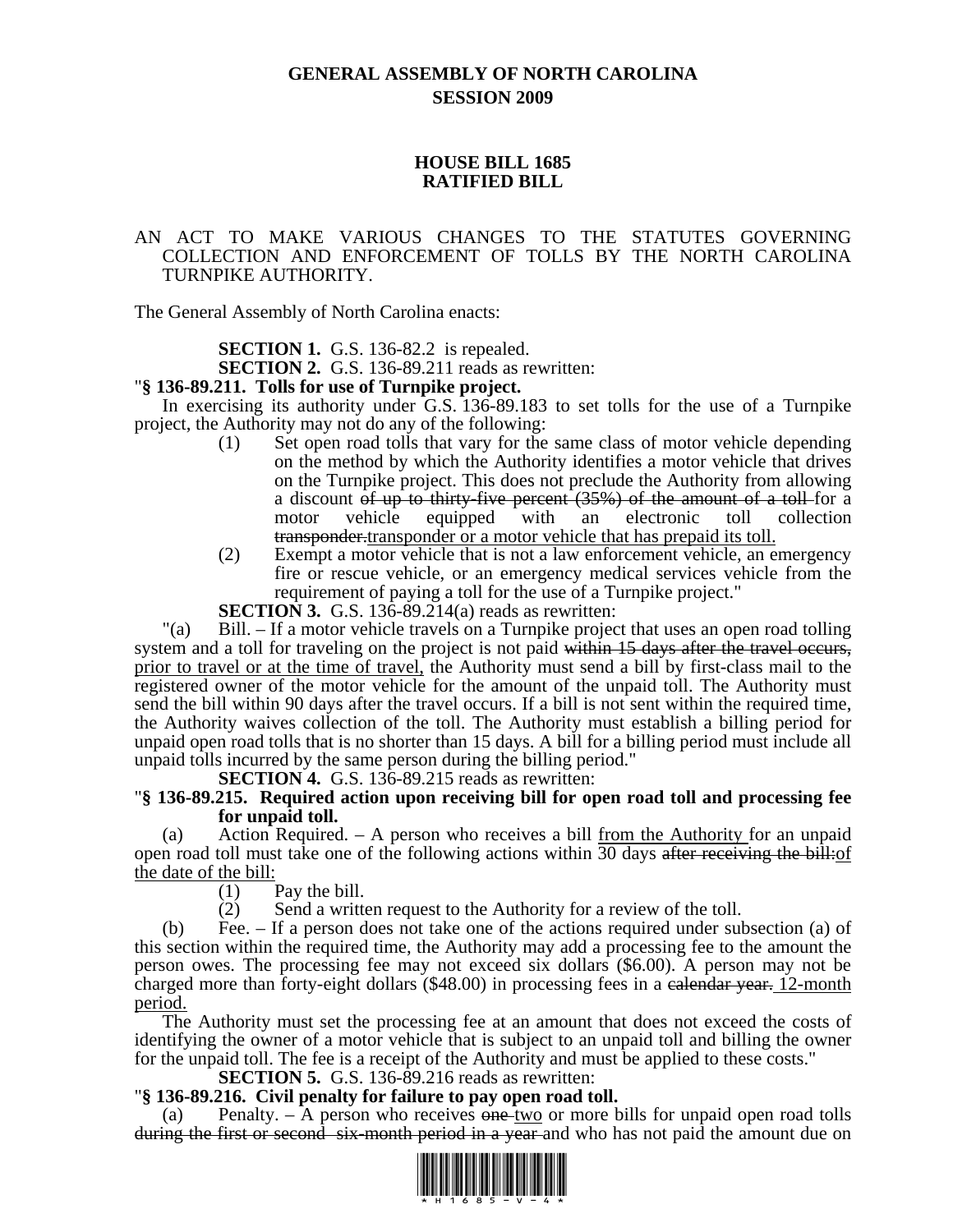those bills within 30 days after the end of the six-month period-is subject to a civil penalty of twenty-five dollars (\$25.00). The period from January 1 through June 30 of a year is the first six-month period in a year, and the period from July 1 through December 31 is the second six-month period in a year. Only one penalty may be assessed for in a six-month period.

(b) Payment. – The Authority must send a notice by first-class mail to a person who is assessed a civil penalty under this section. A person who is assessed a civil penalty must pay the unpaid toll for which the civil penalty was imposed, the amount of any processing fee due, and the civil penalty within 30 days after receiving the notice.

(c) Penalty Proceeds. – A civil penalty imposed under this section is payable to the Authority or, if collected when a vehicle registration is renewed, to the Division of Motor Vehicles of the Department of Transportation. Authority. The clear proceeds of a civil penalty imposed under this section must be credited to the Civil Penalty and Forfeiture Fund established in G.S. 115C-457.1. The guidelines used by the Office of State Budget and Management to determine an agency's actual costs of collecting a civil penalty and the clear proceeds of the civil penalty apply to the determination of the clear proceeds of a civil penalty imposed under this section."

**SECTION 6.** G.S. 136-89.217 reads as rewritten:

# "**§ 136-89.217. Vehicle registration renewal blocked for unpaid open road toll.**

(a) Registration Block. – Failure of a person to pay an open road toll billed to the person under G.S. 136-89.214, any processing fee added under G.S. 136-89.215, and any civil penalty imposed under G.S. 136-89.216 is grounds under G.S. 20-54 to withhold the registration renewal of a motor vehicle registered in that person's name. The Authority must notify the Commissioner of Motor Vehicles of a person who owes a toll, a processing fee, or a civil penalty. When notified, the Commissioner of Motor Vehicles must withhold the registration renewal of any motor vehicle registered in that person's name.

 $(b)$  Collection by DMV.  $\rightarrow$  A person whose motor vehicle registration renewal is blocked under this section may pay to the Division of Motor Vehicles of the Department of Transportation the amount owed for unpaid tolls, processing fees, and civil penalties due under this Part when renewing the vehicle registration. The Division must remit to the Authority the amount of tolls, fees, and civil penalties collected. The Division's costs of collecting tolls, fees, and civil penalties are considered a necessary expense of the operation of the Authority, and the Authority must reimburse the Division for these costs."

**SECTION 7.** G.S. 136-89.218 reads as rewritten:

# "**§ 136-89.218. Procedures for contesting liability for unpaid open road toll.**

(a) Informal Review. – A person who receives a bill for an unpaid open road toll and who disputes liability for the toll may contest the toll by sending to the Authority a request for review of the toll. The person may include a sworn affidavit described in G.S. 136-89.212 that establishes that someone else had the care, custody, and control of the motor vehicle subject to the toll when the toll was incurred. The person must send the request for review to the Authority within 30 days after receiving the bill for the toll. of the date of the bill sent by the Authority. A person who does not send a request for review to the Authority within this time limit waives the right to a review. If a person sends a timely request for review to the Authority, the Authority may not collect the disputed toll and any processing fee added to the bill for the toll until the conclusion of the review process in this section.

(b) Administrative Hearing. – If the Authority conducts an informal review under subsection (a) of this section and determines that the person who requested the review is liable for the toll, the Authority must send the person a notice informing the person of the Authority's determination. The person may contest this determination by filing a petition for a contested case hearing at the Office of Administrative Hearings in accordance with Article 3 of Chapter 150B of the General Statutes.

Judicial Review. – Article 4 of Chapter 150B of the General Statutes governs judicial review of a final decision made in a contested case authorized under subsection (b) of this section."